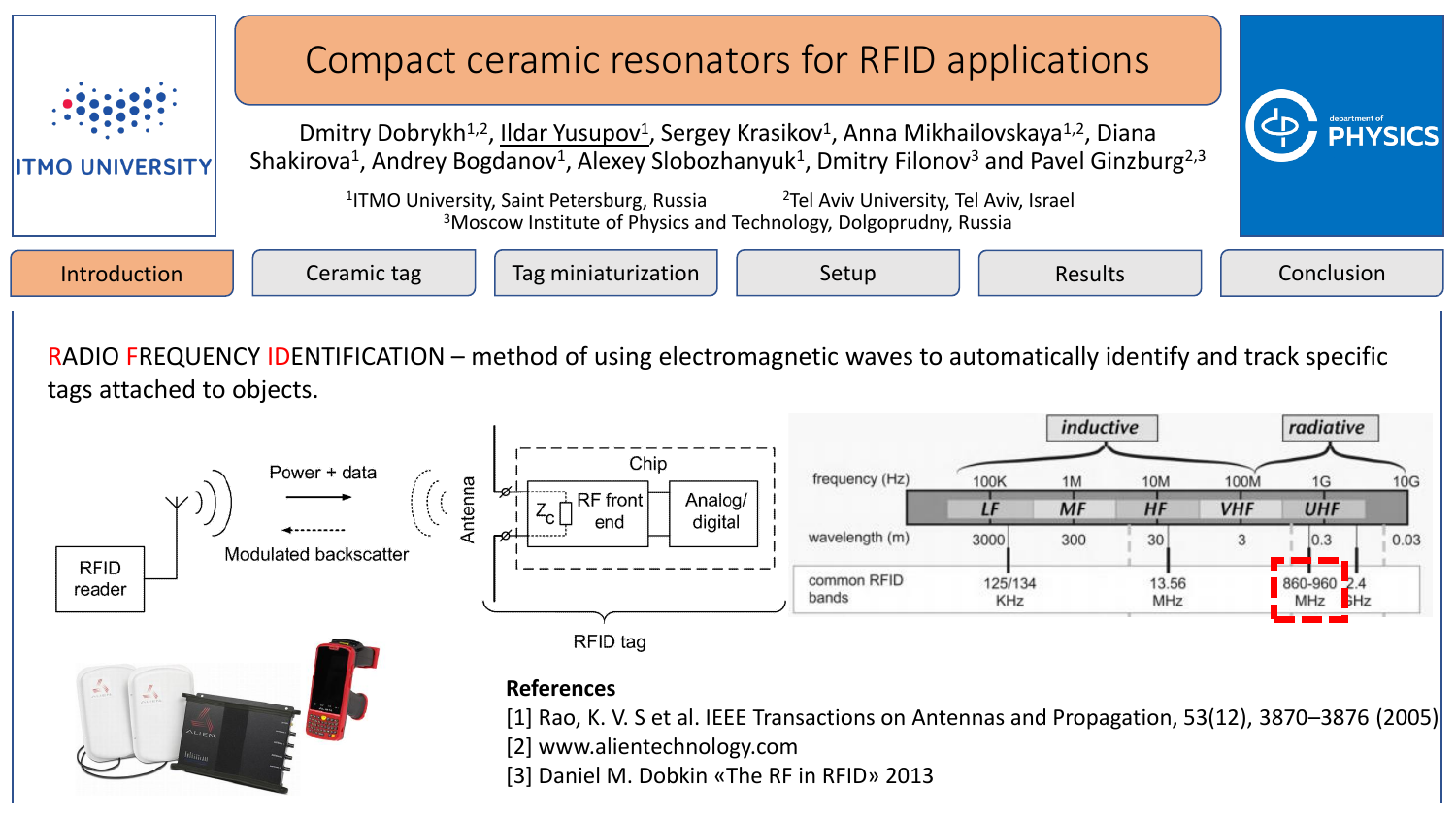

Displacement currents within high-Q resonator are inductively coupled to a metal split ring, functionalized with an RFID chip.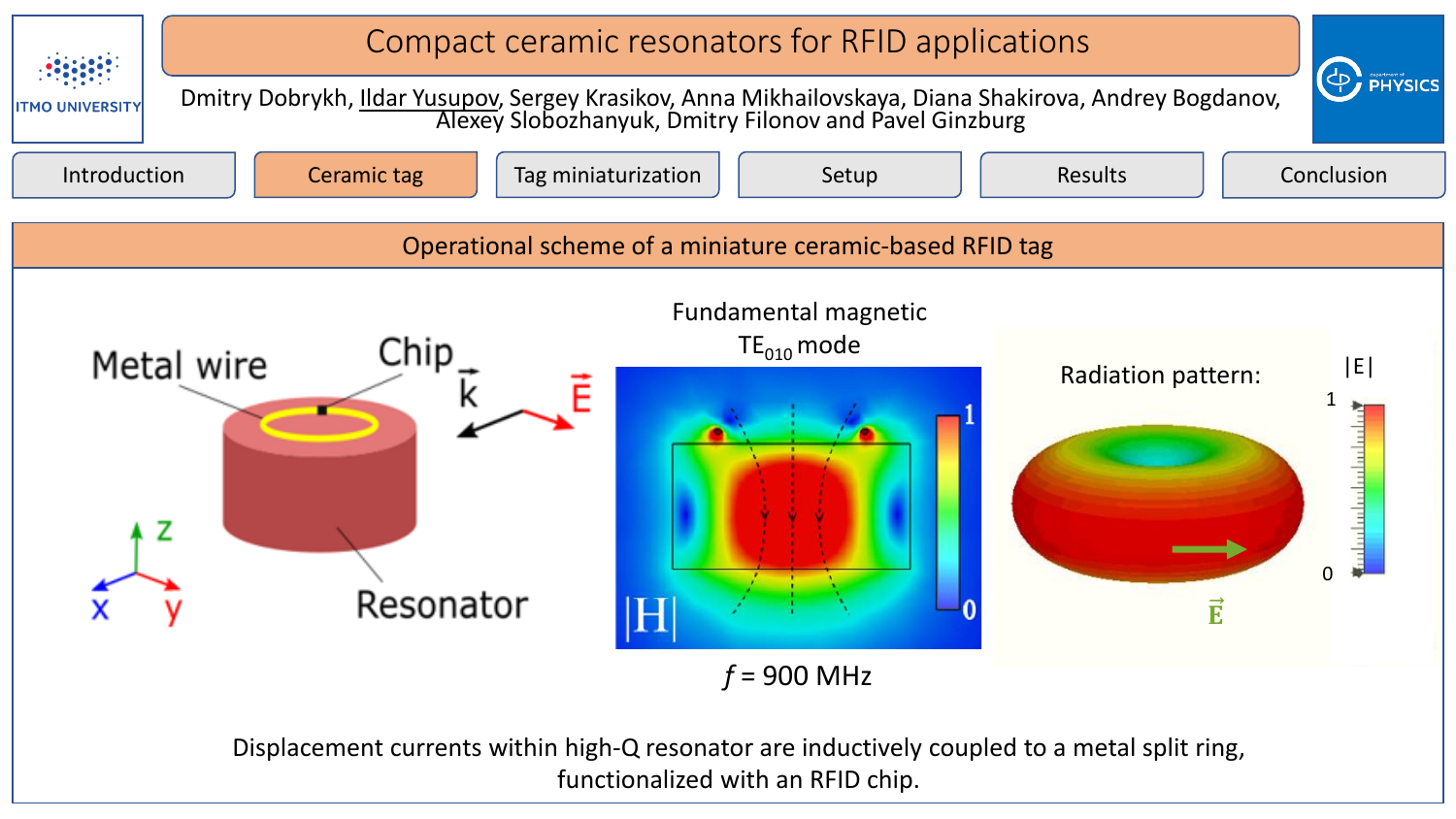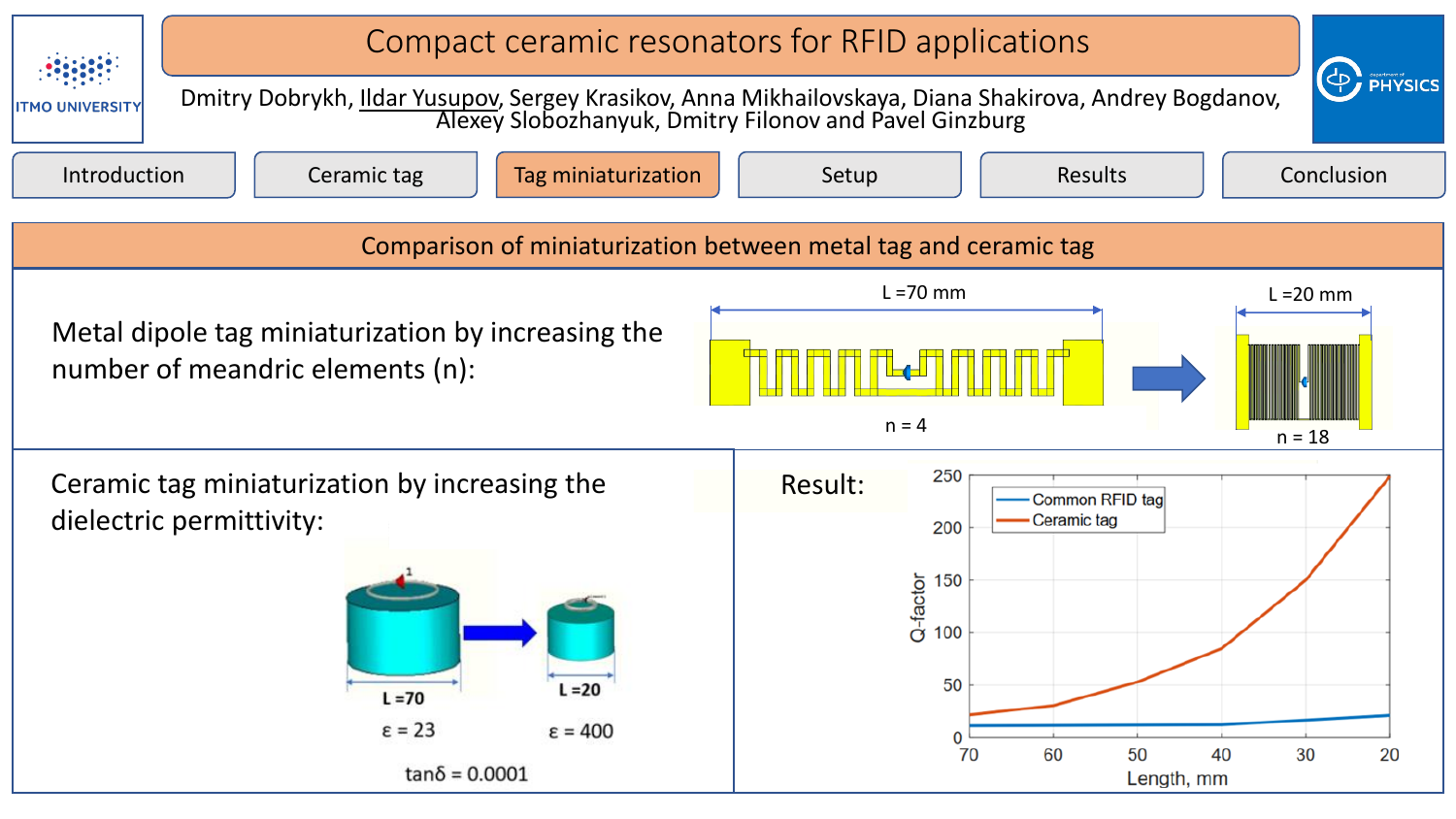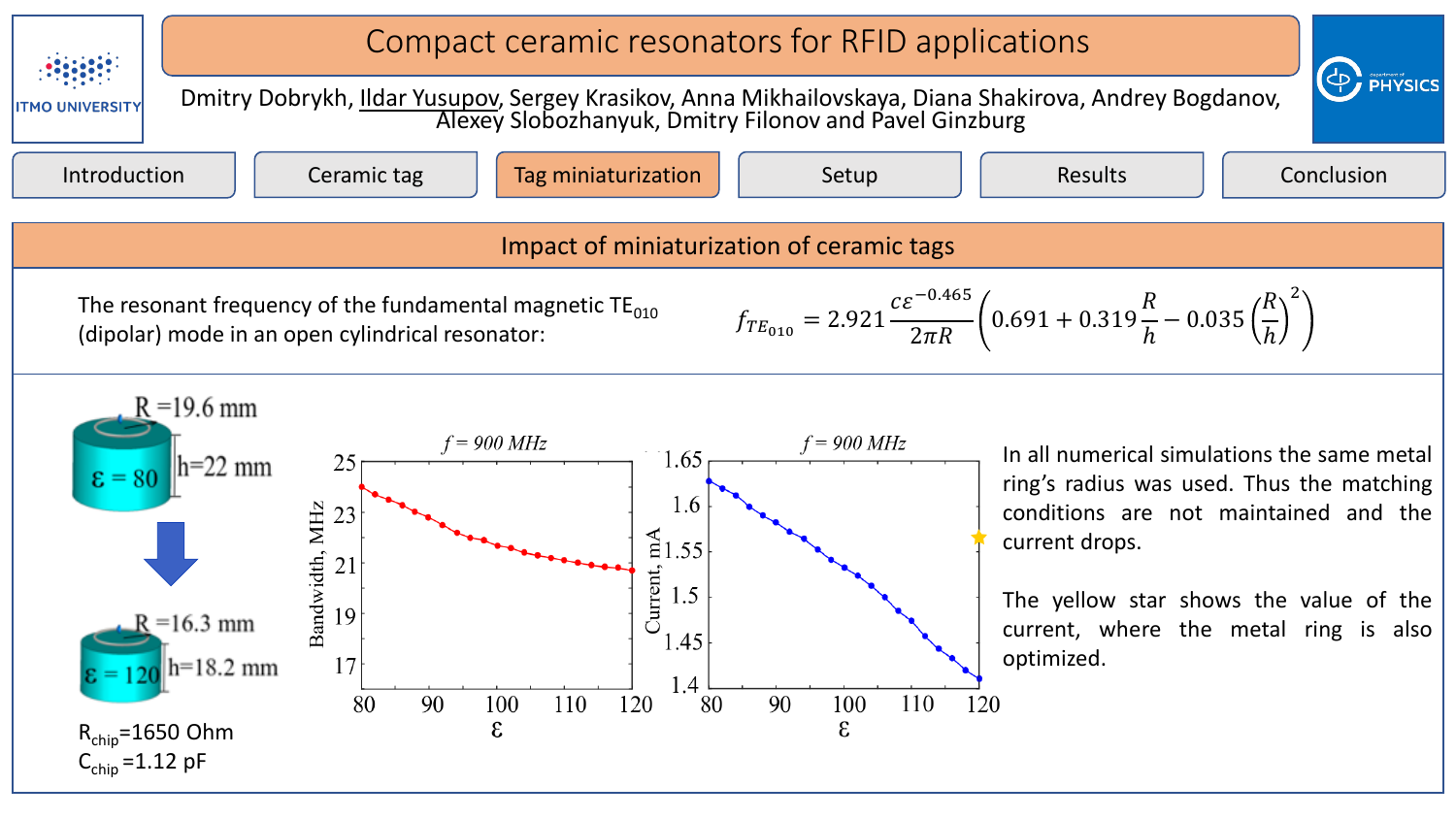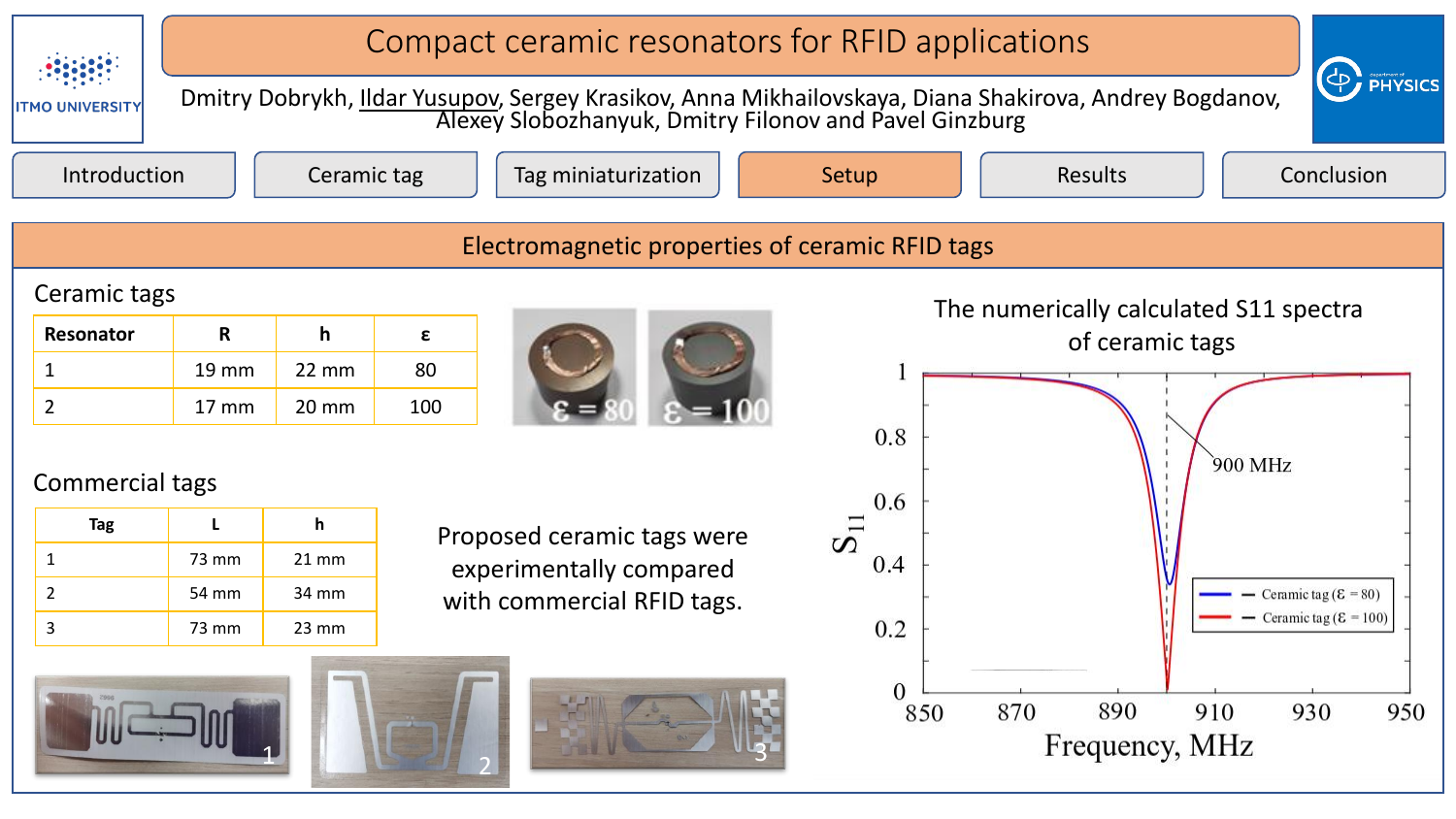

[5] J.C. Bolomey et al. Proc. IEEE 98, 1555 (2010)):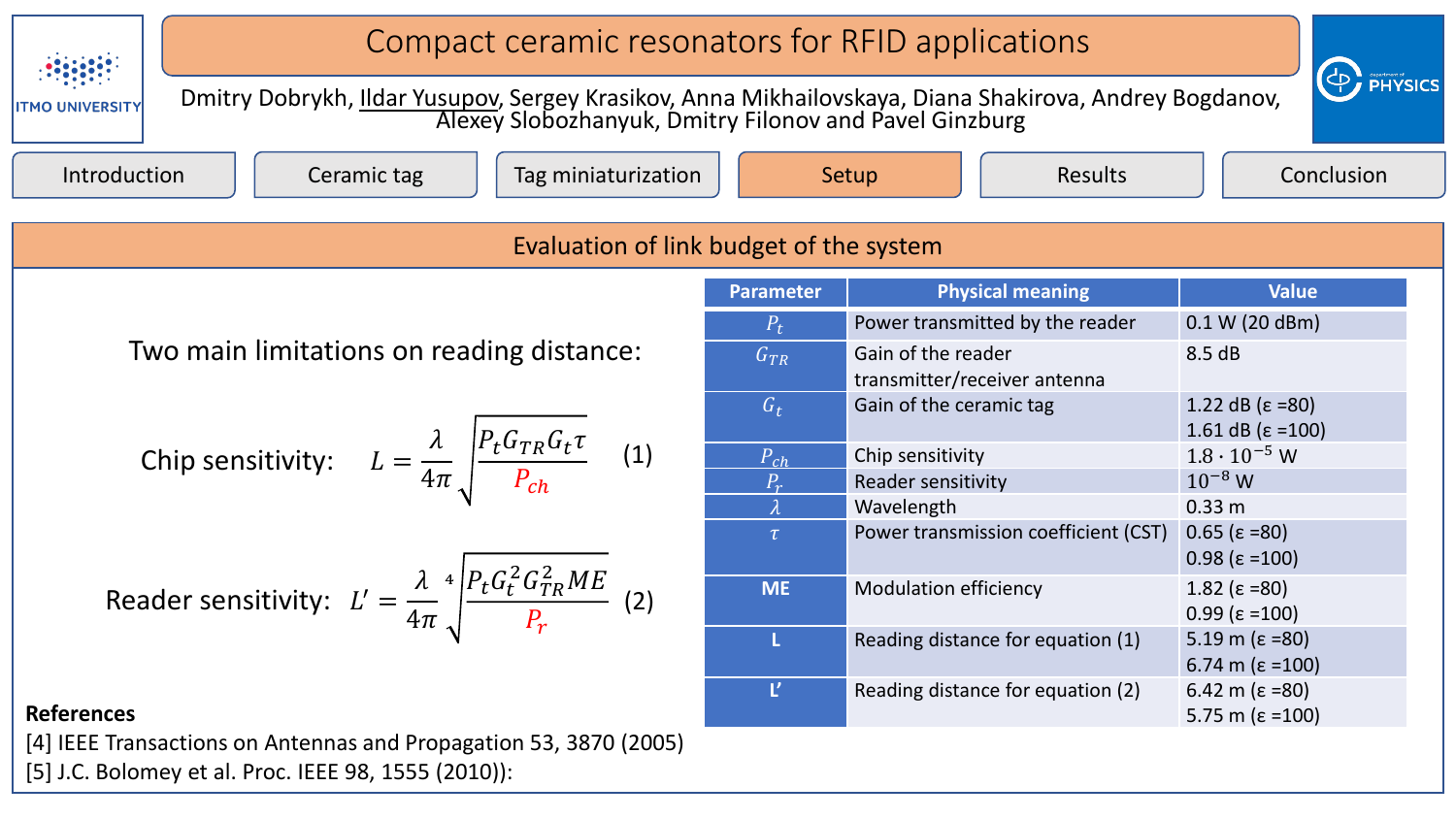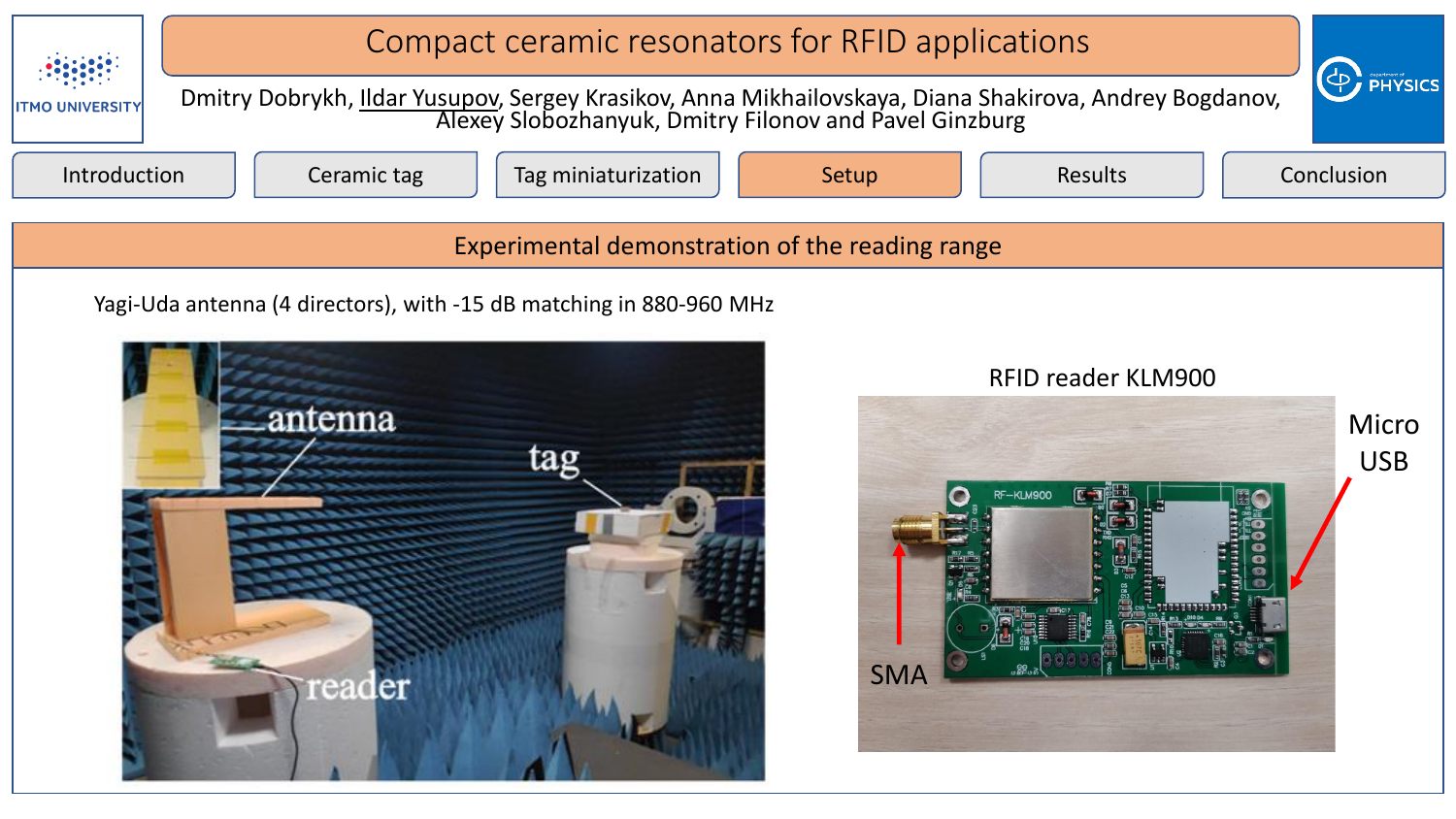